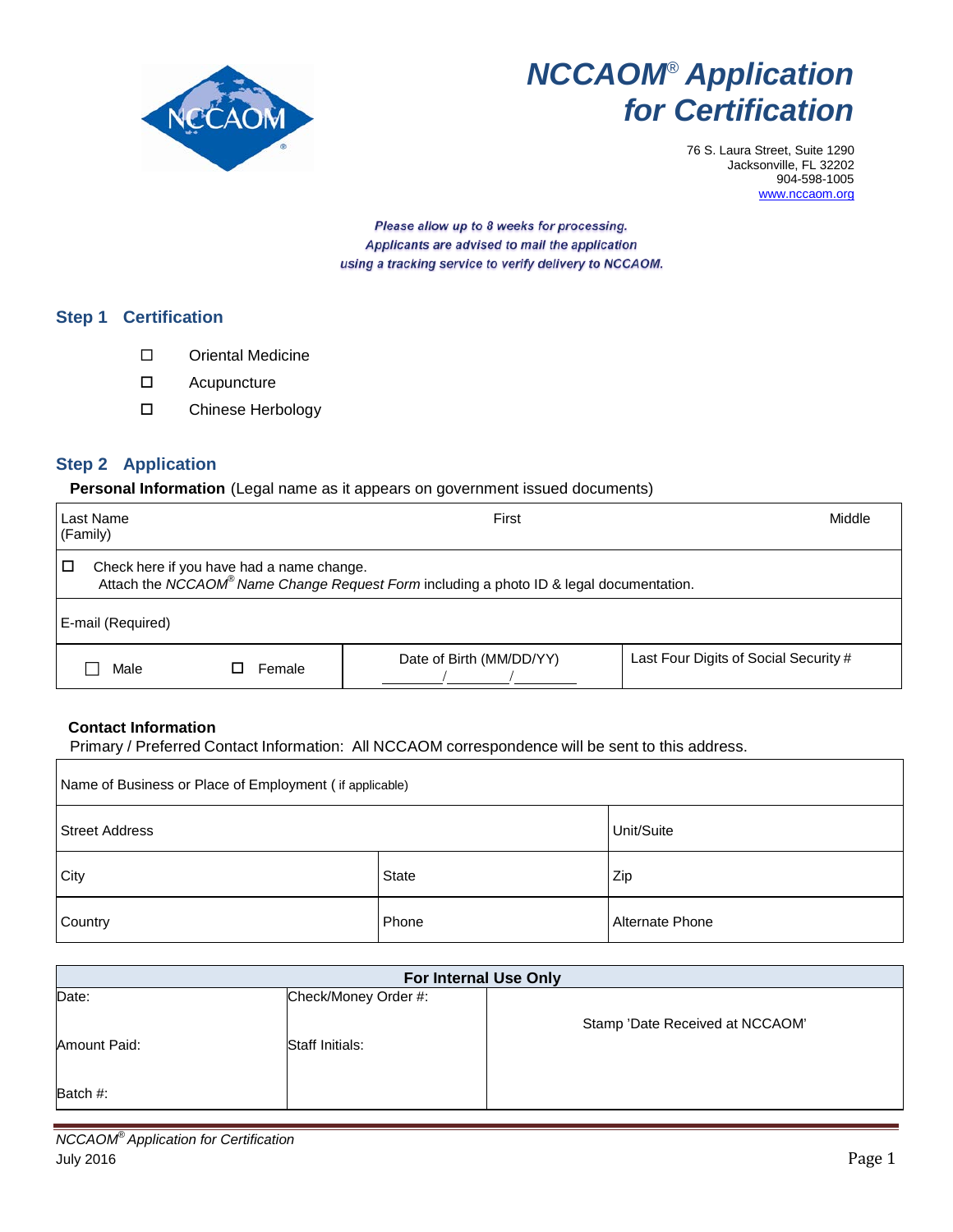## *NCCAOM® Find a Practitioner Directory* This information will be published when Certification is awarded.

| Name of Business or Place of Employment (if applicable) |              |                 |  |  |  |
|---------------------------------------------------------|--------------|-----------------|--|--|--|
| Street Address                                          | Unit/Suite   |                 |  |  |  |
| City                                                    | <b>State</b> | Zip             |  |  |  |
| Country                                                 | Phone        | Alternate Phone |  |  |  |

#### **Americans with Disabilities Act (ADA)**

|               |              | Do you have a documented and professionally diagnosed disability requiring special accommodations at the test site? |
|---------------|--------------|---------------------------------------------------------------------------------------------------------------------|
| $\square$ Yes | $\square$ No | If you answer "yes" please attach the ADA forms available on the NCCAOM website.                                    |

#### **Professional Ethics and Fitness to Practice**

| <b>NCCAOM®</b> Code of Ethics:                                                                                                                                                                                                                                                                                                                                                                                                                                                           |            |                                  |  |  |
|------------------------------------------------------------------------------------------------------------------------------------------------------------------------------------------------------------------------------------------------------------------------------------------------------------------------------------------------------------------------------------------------------------------------------------------------------------------------------------------|------------|----------------------------------|--|--|
| Have you read and understood the NCCAOM® Grounds for Professional Discipline?                                                                                                                                                                                                                                                                                                                                                                                                            | Yes $\Box$ | No<br>$\Box$                     |  |  |
| Legal Status: Additional information is required if you answer "Yes" to any of the questions below. Documentation<br>includes legal papers and an explanation related to the charges or claims, and an account of the resolution. Please<br>indicate if the case is still pending. International applicants should seek advice on the equivalent terms and definitions for<br>"felony" or misdemeanor". All information will be reviewed in accordance with the NCCAOM policies.         |            |                                  |  |  |
| Have you ever been convicted of any type of felony?                                                                                                                                                                                                                                                                                                                                                                                                                                      | Yes $\Box$ | No $\square$                     |  |  |
| Have you ever been convicted of any type of misdemeanor related to the practice of a health<br>profession?                                                                                                                                                                                                                                                                                                                                                                               | Yes $\Box$ | No.<br>$\Box$                    |  |  |
| Have you ever had any disciplinary or administrative actions taken against you by a licensing<br>board or health-related professional association or school?                                                                                                                                                                                                                                                                                                                             | Yes $\Box$ | N <sub>o</sub><br>$\overline{a}$ |  |  |
| Have you ever been denied a license to practice in any health-related profession?                                                                                                                                                                                                                                                                                                                                                                                                        | Yes $\Box$ | No.<br>$\Box$                    |  |  |
| Health Status: Additional information is required if you answer "Yes" to any of the questions below. Documentation<br>includes information from the treating healthcare professional outlining the history and current status of the physical or<br>psychological impairment. If impairment is due to substance abuse, an attestation is required from the healthcare<br>professional that you are no longer impaired or the treatment does not interfere with your ability to practice. |            |                                  |  |  |
| Has your physical or psychological health status interfered with your ability to practice a health-<br>related profession or otherwise interrupted your professional or academic activities for more<br>than three months?                                                                                                                                                                                                                                                               | Yes $\Box$ | N <sub>o</sub><br>$\Box$         |  |  |
| Have you ever been, or are you currently impaired because of substance abuse including<br>alcohol?                                                                                                                                                                                                                                                                                                                                                                                       | Yes $\Box$ | No.<br>$\Box$                    |  |  |

*Note:* You are required to notify the NCCAOM within thirty (30) days of any changes to the information you have reported in this application. Failure to report a violation(s) of the *NCCAOM® Grounds for Professional Discipline* could result in denial of this application and/or disciplinary action.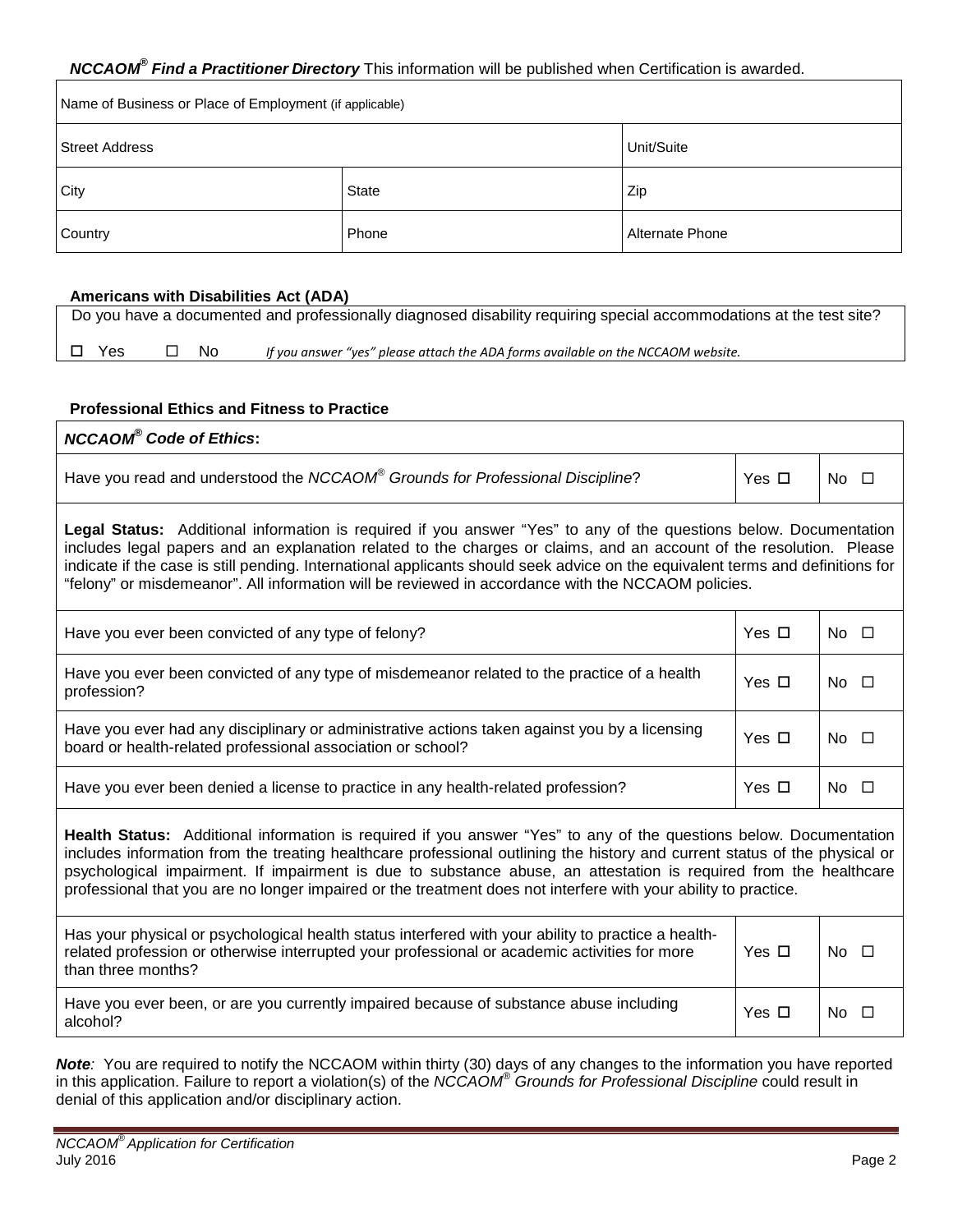#### **Professional Licenses**

|              | <b>State</b> | License # | <b>Expiration Date</b> |             | <b>State</b> | License # | <b>Expiration Date</b> |
|--------------|--------------|-----------|------------------------|-------------|--------------|-----------|------------------------|
| Acupuncture  |              |           |                        | Massage     |              |           |                        |
| Chiropractic |              |           |                        | Naturopathy |              |           |                        |
| Nursing      |              |           |                        | P.T.        |              |           |                        |
| MD/DO        |              |           |                        | Other       |              |           |                        |

#### **Eligibility Route to Sit For the NCCAOM Exams**

| $\Box$ Route 1 Formal Education - United States:                | $\Box$ | Pre-Graduate | П | Graduate |
|-----------------------------------------------------------------|--------|--------------|---|----------|
| $\Box$ Route 2 Formal Education – International                 |        |              |   |          |
| $\Box$ Route 3 Apprenticeship                                   |        |              |   |          |
| $\Box$ Route 4 Combination Route – Apprenticeship and Education |        |              |   |          |
|                                                                 |        |              |   |          |

## **School Information**

| School Name:               | NCCAOM School Code: |
|----------------------------|---------------------|
| Address:<br>Date Enrolled: |                     |
|                            | Date Graduated:     |
|                            | Degree Awarded:     |

## **NCCAOM Exam Language**

|  | naus.<br>$\overline{\phantom{0}}$<br>__<br>. .<br>$-$ | $\sim$ .<br>nesr<br>:hır<br>______ | orean |  |
|--|-------------------------------------------------------|------------------------------------|-------|--|
|--|-------------------------------------------------------|------------------------------------|-------|--|

## **Step 3 Fees and Payment**

| $\Box$ | Oriental Medicine | \$595 |
|--------|-------------------|-------|
| $\Box$ | Acupuncture       | \$475 |
|        | Chinese Herbology | \$425 |

## *Effective July 1, 2016*

*For your protection, credit card payments will be accepted for online applications only.*

For additional information on how to apply online, visit the NCCAOM website at [http://www.nccaom.org/applicants/.](http://www.nccaom.org/applicants/)

*The application payment is non-refundable.* Payment is due in U.S. dollars and a check/money order is payable to NCCAOM. Examination fees are listed in the *NCCAOM® Certification Handbook* and are paid to Pearson Professional Test Center at the time the exam is scheduled.

| <b>Total Payment Enclosed:</b> |  | $\square$ Check |  | □ Money Order |
|--------------------------------|--|-----------------|--|---------------|
|--------------------------------|--|-----------------|--|---------------|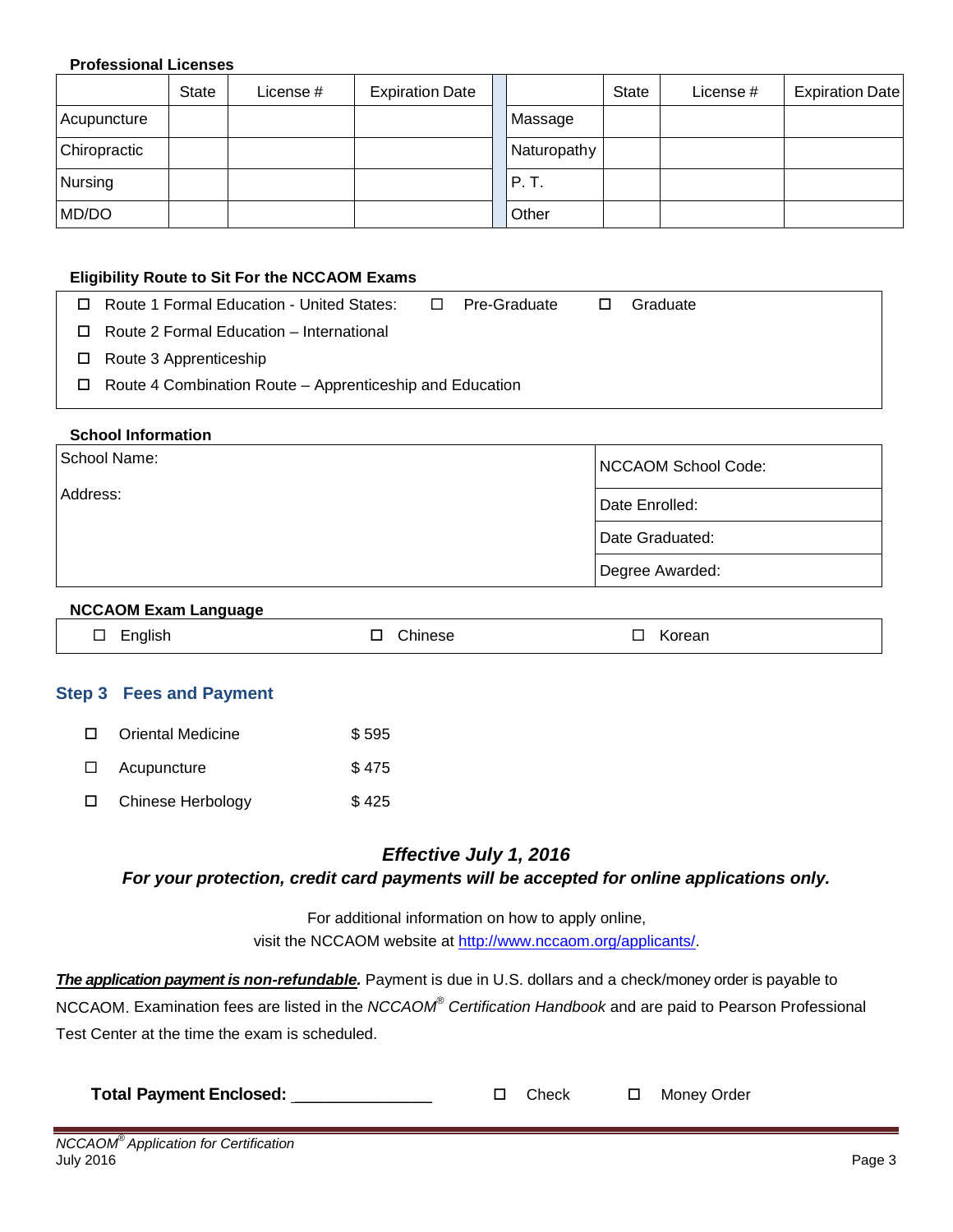- $\Box$  I understand I am required to fulfill the steps below to complete my NCCAOM Certification.
	- 1. Successfully pass all the NCCAOM examinations for this application.
	- 2. I have requested my CNT certificate be sent directly to NCCAOM from CCAOM.
	- 3. I have requested my graduate transcript/apprenticeship be sent directly to NCCAOM from my school/preceptor.

## **Step 4 Statement of Acknowledgement & Signature**

I hereby certify that the information I provided on this application and in any supporting document is accurate, true, and correct. I have read and understood the *NCCAOM® Grounds for Professional Discipline* and agree to abide by them and any changes hereafter made to them. I will report any state disciplinary actions or criminal matters of any kind that I may be involved in to the NCCAOM within thirty days. I will inform and release to NCCAOM all pertinent information about my qualifications or about other matters that may arise in connection with my application and/or my subsequent certification or recertification by NCCAOM. I acknowledge that I am prohibited from transmitting information about NCCAOM examination questions or content in any form to any person or entity and that my failure to comply with this prohibition, or my failure to report any information about suspected violations of such prohibitions or otherwise about any possible examination irregularities by myself or others, may result in my scores being cancelled or my certification being revoked in accordance with NCCAOM policies and procedures and/or legal action, up to and including criminal prosecution. I acknowledge that application fees are non-refundable.

I understand that the NCCAOM will release my name and the score I received on my examinations issued by Pearson VUE on behalf of the NCCAOM to the Accreditation Commission for Acupuncture and Oriental Medicine (ACAOM) and the ACAOM Academic Institution(s) I have attended. I further understand that this information is used by my institution to meet accreditation requirements. The information to be released is intended solely for the use of ACAOM and the school officials at the academic institution. I understand that once released by the NCCAOM any disclosure of information by the recipient is not the responsibility of the NCCAOM and that the information may no longer be protected by Federal or State law.

NCCAOM occasionally promotes advertising for companies who provide Professional Development Activity (PDA) coursework to certified Diplomates. Among other things, these companies provide seminars and conferences that are pre-approved by NCCAOM for PDA points. These seminars and conferences provide Diplomates with opportunities to complete their re-certification requirements which could then be submitted in the Diplomate's recertification packet. These PDA materials will be supplied to NCCAOM by the company and will then be forwarded to you by NCCAOM.

By my signature below I agree to receive the PDA materials that NCCAOM may forward via email or regular mail. I understand that I may opt-out by unsubscribing from the notification when it is received.

\_\_\_\_\_\_\_\_\_\_\_\_\_\_\_\_\_\_\_\_\_\_\_\_\_\_\_\_\_\_\_\_\_\_\_\_\_\_\_\_\_\_\_\_\_\_\_\_\_\_ \_\_\_\_\_\_\_\_\_\_\_\_\_\_\_\_\_\_\_\_\_\_\_\_\_\_\_\_\_\_\_\_\_\_ Applicant Signature Date

Mail this application and payment to:

**NCCAOM** 76 S. Laura Street, Suite 1290 Jacksonville, FL 32202